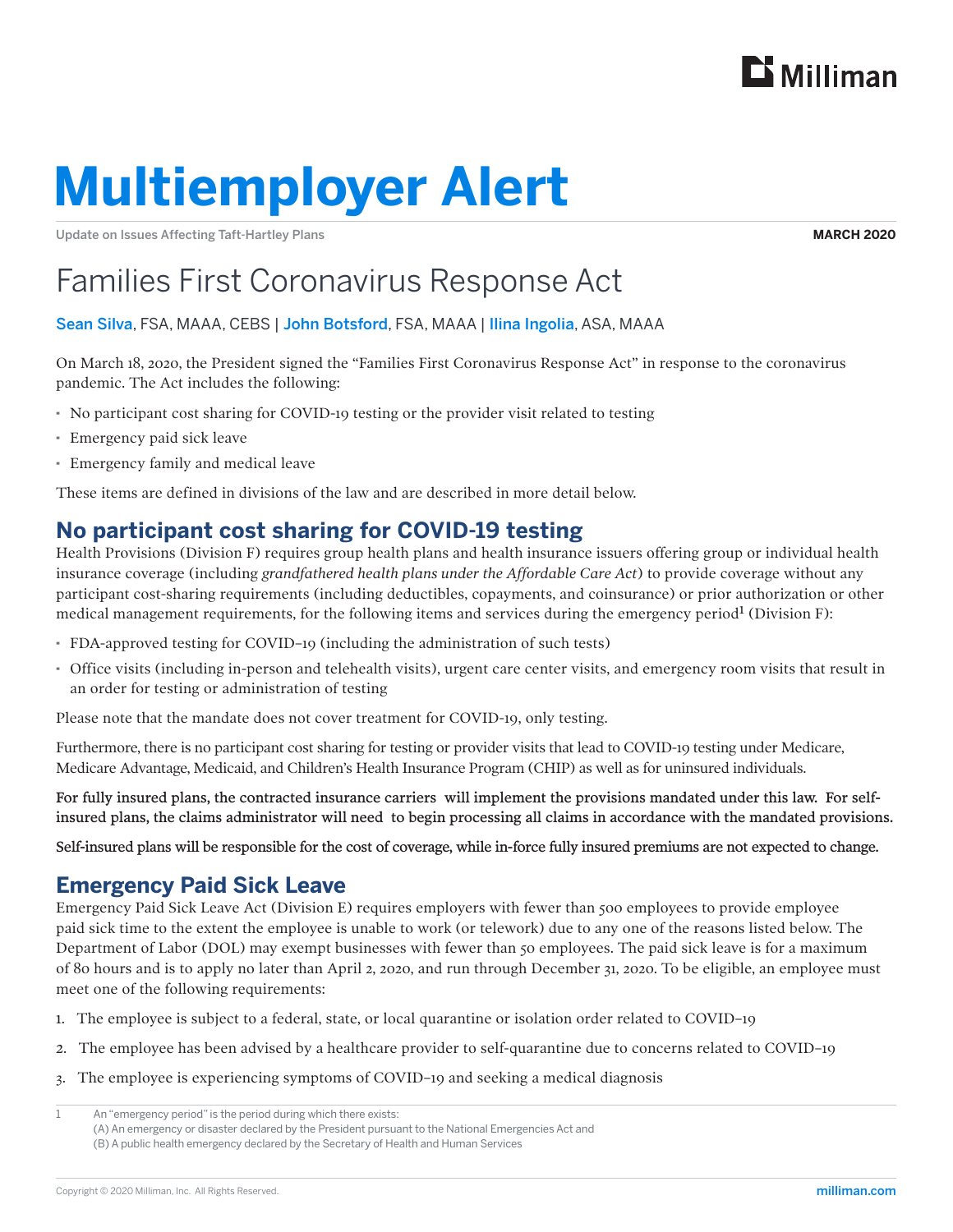#### Multiemployer Alert

- 4. The employee is caring for an individual who is subject to quarantine or isolation or has been advised by a healthcare provider to self-quarantine due to concerns related to COVID–19
- 5. The employee is caring for a biological, adopted, foster, or step-child whose school or place of care of the child has been closed, or the childcare provider of such child is unavailable, due to COVID–19 precautions
- 6. The employee is experiencing any other substantially similar condition specified by the Secretary of Health and Human Services in consultation with the Secretary of the Treasury and the Secretary of Labor

Please note that emergency paid sick leave will be available to employees regardless of how long they have been employed by the employer. Employers of employees that are healthcare providers or emergency responders may elect to exclude such employees from this Act.

Full-time employees may receive paid leave for up to 80 hours. Part-time employees may receive paid leave up to the average number of hours worked in a two-week period. If a part-time employee's schedule varies significantly week to week, to the extent that an employer is unable to determine the number of hours worked in an average two-week period, the employee will be paid for the average number of hours that the employee was scheduled per day over the six-month period ending in the first day of leave. If the employee did not work over that six-month period, the employee will be paid up to the average number of hours per day they were expected to work when hired.

The leave generally will be paid at the employee's regular rate of pay. If the employee is taking the leave for reasons (1), (2), or (3) listed above, the maximum compensation will be \$511 per day and \$5,110 for the two-week emergency paid sick leave period. If the employee is taking leave for reasons  $(4)$ ,  $(5)$ , or  $(6)$  listed above, the maximum compensation will be \$200 per day and \$2,000 for the two-week emergency paid sick leave period. The emergency paid sick leave could be used by the employee before any existing leave available to the employee.

Please note that pursuant to Section 5103 of the Act, employers must post a notice informing employees of their rights to emergency paid leave. The DOL will issue a model notice within seven days of enactment of the law.

The federal government will provide payroll tax credits to offset the cost of providing emergency paid sick leave.

Multiemployer collective bargaining agreements – Pursuant to Section 5106, an employer participating in a multiemployer collective bargaining agreement can fulfill its obligations by making contributions to a multiemployer fund, plan, or program based on the hours of paid sick time each of its employees is entitled, provided that the fund, plan, or program enables employees to secure pay from such fund, plan, or program based on hours they have worked.

### **Emergency Family and Medical Leave**

Emergency Family and Medical Leave Expansion Act (Division C) requires employers with fewer than 500 employees to provide up to 12 weeks of job-protected leave related to the following:

· Caring for a biological, adopted, foster, or stepchild under age 18 because school or childcare is closed, or a childcare provider is unavailable due to an emergency with respect to COVID-19 declared by a local, state, or federal authority

The DOL may exempt businesses with fewer than 50 employees. The emergency family and medical leave provisions are to apply no later than April 2, 2020, and run through December 31, 2020, and must be available to all employees who have been employed for more than 30 days. Employers of employees that are healthcare providers or emergency responders may elect to exclude such employees from this Act. The Emergency Family and Medical Leave Expansion Act only applies to employees who have been employed for at least 30 calendar days.

Please note that the first 10 days of this period may be unpaid. An employee may elect to substitute any accrued vacation leave, personal leave, or medical or sick leave for unpaid leave, but employers may not require such substitution. After 10 days, the paid amount will be at least two-thirds of an employee's regular rate of pay or the number of hours the employee would otherwise be normally scheduled to work (limited to \$200 per day or \$10,000 in aggregate).